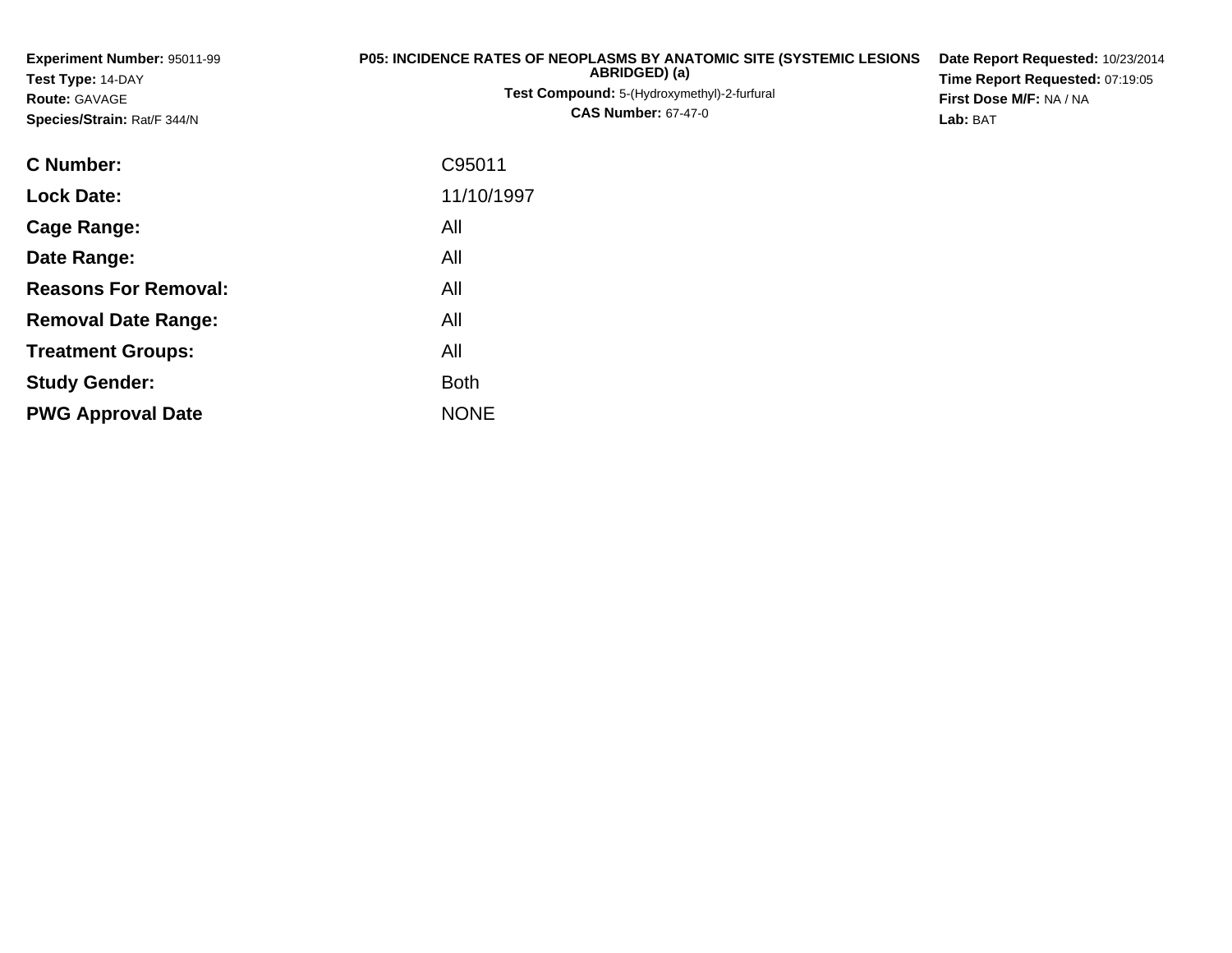### **Test Type:** 14-DAY

#### **Route:** GAVAGE

**Species/Strain:** Rat/F 344/N

### **P05: INCIDENCE RATES OF NEOPLASMS BY ANATOMIC SITE (SYSTEMIC LESIONS**

**ABRIDGED) (a)Test Compound:** 5-(Hydroxymethyl)-2-furfural

**CAS Number:** 67-47-0

**Date Report Requested:** 10/23/2014**Time Report Requested:** 07:19:05**First Dose M/F:** NA / NA**Lab:** BAT

| F 344/N Rat MALE                                                             | 0 MG/KG | <b>MG/KG</b><br>1500 |
|------------------------------------------------------------------------------|---------|----------------------|
| <b>Disposition Summary</b>                                                   |         |                      |
| <b>Animals Initially In Study</b><br><b>Early Deaths</b><br><b>Survivors</b> | 5       | 5                    |
| <b>Terminal Sacrifice</b>                                                    | 5       | 5                    |
| <b>Animals Examined Microscopically</b>                                      | 5       | 5                    |
| <b>ALIMENTARY SYSTEM</b><br>None                                             |         |                      |
| <b>CARDIOVASCULAR SYSTEM</b><br>None                                         |         |                      |
| <b>ENDOCRINE SYSTEM</b><br>None                                              |         |                      |
| <b>GENERAL BODY SYSTEM</b><br>None                                           |         |                      |
| <b>GENITAL SYSTEM</b><br>None                                                |         |                      |
| <b>HEMATOPOIETIC SYSTEM</b><br>None                                          |         |                      |
| <b>INTEGUMENTARY SYSTEM</b><br>None                                          |         |                      |
| MUSCULOSKELETAL SYSTEM<br>None                                               |         |                      |
| NERVOUS SYSTEM<br><b>Brain</b>                                               | (5)     | (5)                  |

a - Number of animals examined microscopically at site and number of animals with lesion

b - Primary tumors: all tumors except metastatic tumors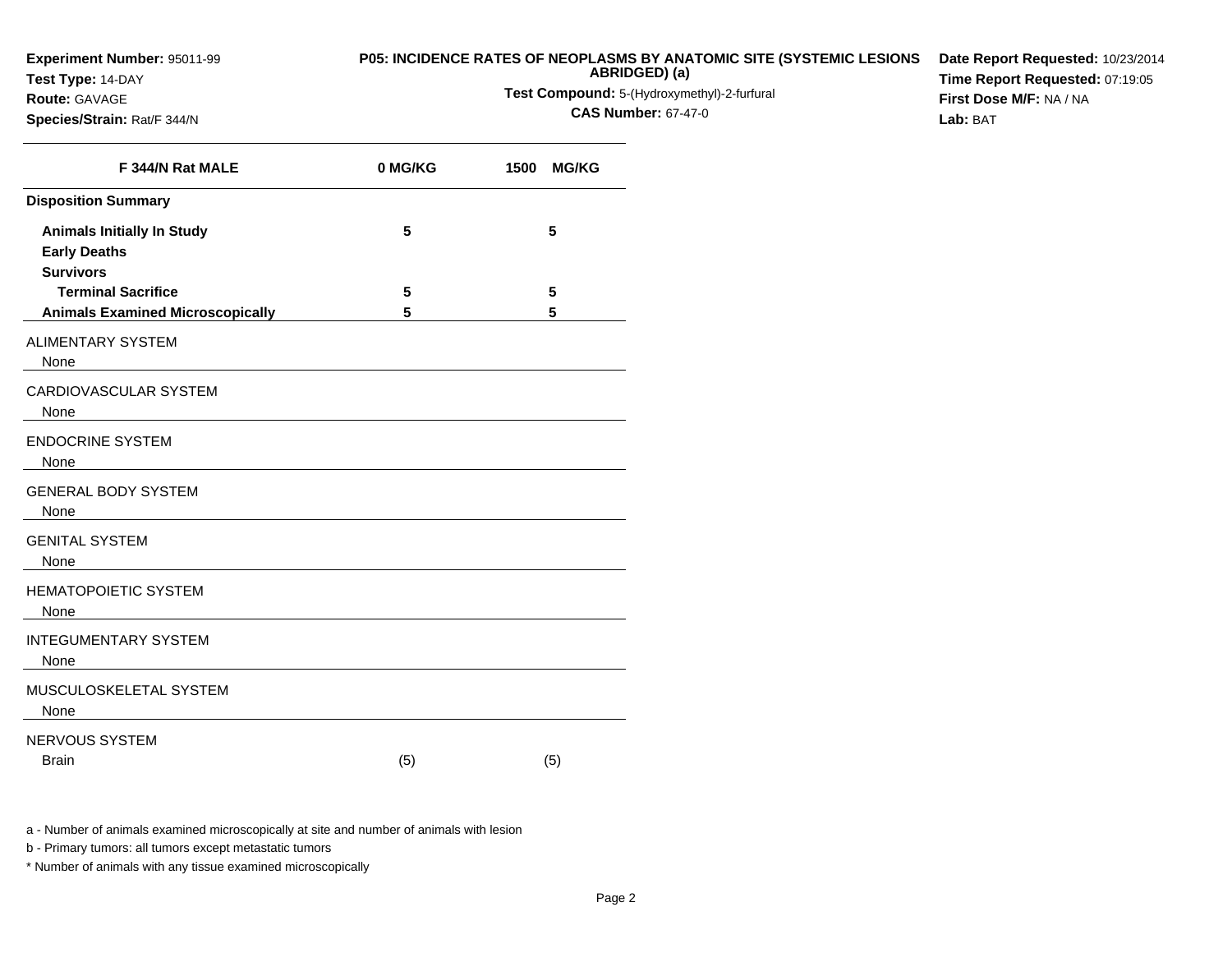## **P05: INCIDENCE RATES OF NEOPLASMS BY ANATOMIC SITE (SYSTEMIC LESIONS ABRIDGED) (a)**

**Test Compound:** 5-(Hydroxymethyl)-2-furfural

**CAS Number:** 67-47-0

**Date Report Requested:** 10/23/2014**Time Report Requested:** 07:19:05**First Dose M/F:** NA / NA**Lab:** BAT

**Species/Strain:** Rat/F 344/N

**Test Type:** 14-DAY**Route:** GAVAGE

| F 344/N Rat MALE              | 0 MG/KG | <b>MG/KG</b><br>1500 |
|-------------------------------|---------|----------------------|
| Spinal Cord                   | (5)     | (5)                  |
| RESPIRATORY SYSTEM<br>None    |         |                      |
| SPECIAL SENSES SYSTEM<br>None |         |                      |
| URINARY SYSTEM<br>None        |         |                      |

a - Number of animals examined microscopically at site and number of animals with lesion

b - Primary tumors: all tumors except metastatic tumors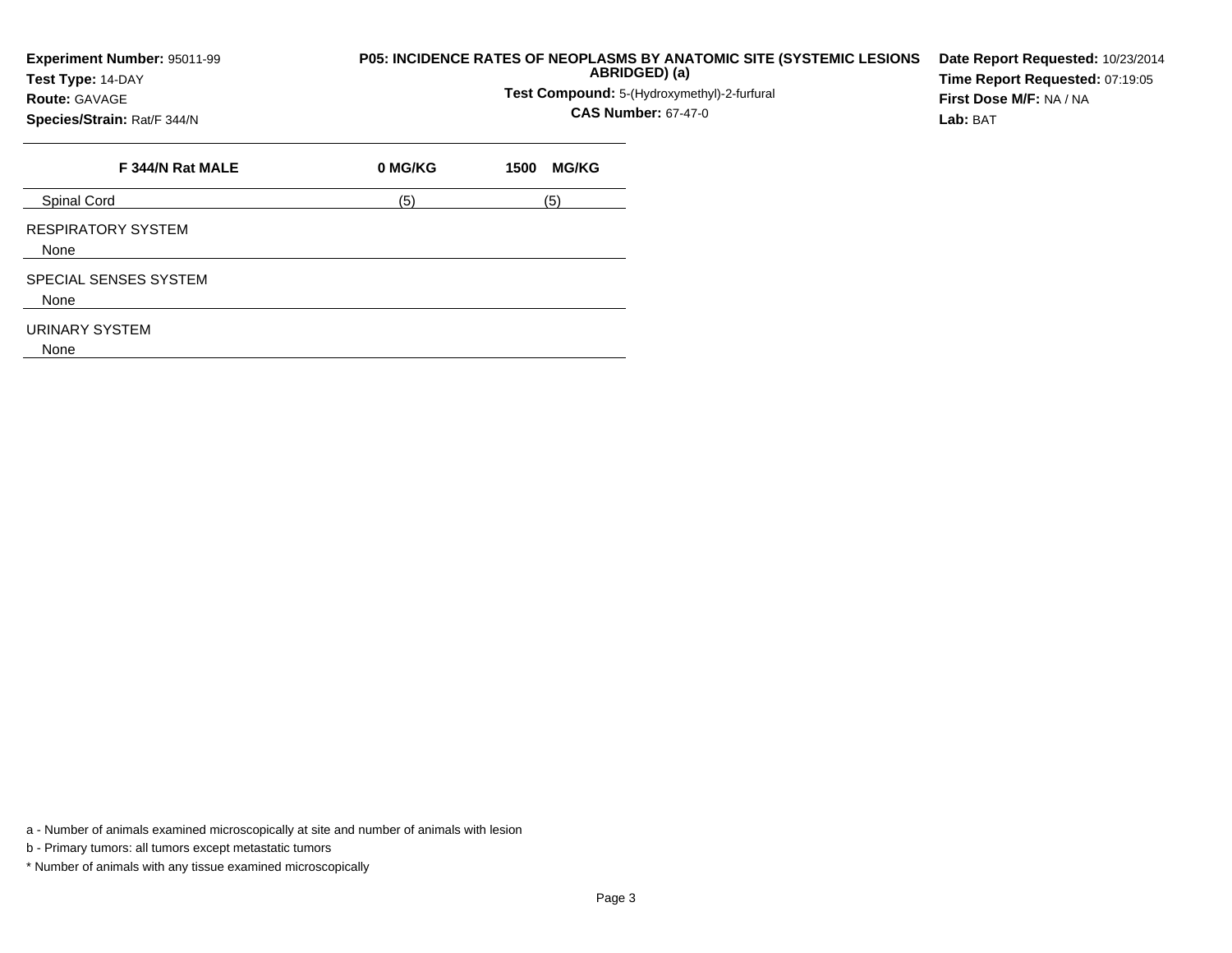| Experiment Number: 95011-99 |  |
|-----------------------------|--|
| Test Type: 14-DAY           |  |
| <b>Route:</b> GAVAGE        |  |

**Species/Strain:** Rat/F 344/N

# **P05: INCIDENCE RATES OF NEOPLASMS BY ANATOMIC SITE (SYSTEMIC LESIONS ABRIDGED) (a)**

**Test Compound:** 5-(Hydroxymethyl)-2-furfural

**CAS Number:** 67-47-0

**Date Report Requested:** 10/23/2014**Time Report Requested:** 07:19:05**First Dose M/F:** NA / NA**Lab:** BAT

| F 344/N Rat MALE                                                                    | 0 MG/KG | 1500 MG/KG |
|-------------------------------------------------------------------------------------|---------|------------|
| <b>Tumor Summary for MALE</b>                                                       |         |            |
| Total Animals with Primary Neoplasms (b)<br><b>Total Primary Neoplasms</b>          |         |            |
| <b>Total Animals with Benign Neoplasms</b><br><b>Total Benign Neoplasms</b>         |         |            |
| <b>Total Animals with Malignant Neoplasms</b><br><b>Total Malignant Neoplasms</b>   |         |            |
| <b>Total Animals with Metastatic Neoplasms</b><br><b>Total Metastatic Neoplasms</b> |         |            |
| <b>Total Animals with Malignant Neoplasms</b><br><b>Uncertain Primary Site</b>      |         |            |
| Total Animals with Neoplasms Uncertain -<br><b>Benign or Malignant</b>              |         |            |
| <b>Total Uncertain Neoplasms</b>                                                    |         |            |

\*\*\*END OF MALE DATA\*\*\*

a - Number of animals examined microscopically at site and number of animals with lesion

b - Primary tumors: all tumors except metastatic tumors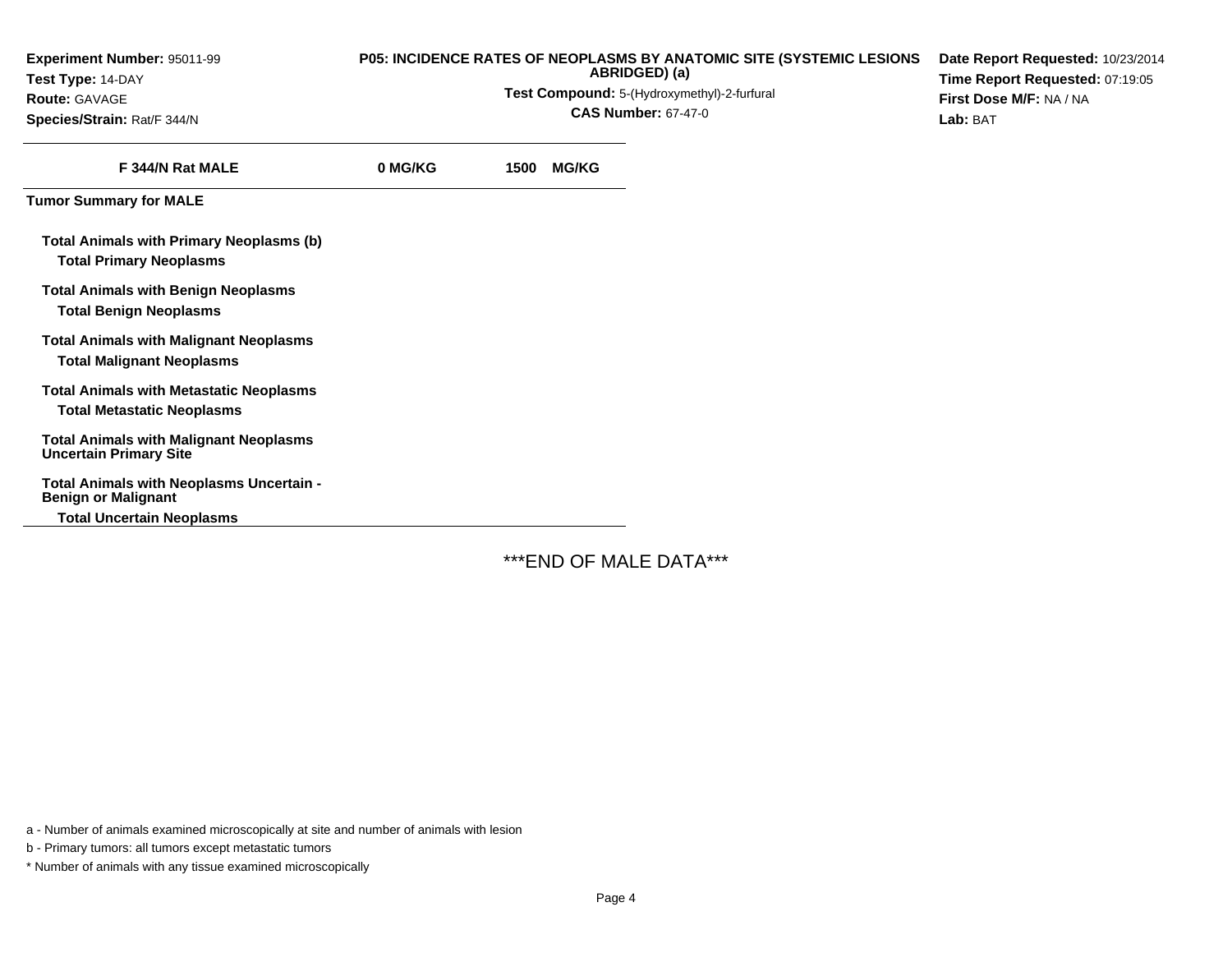**Test Type:** 14-DAY

### **Route:** GAVAGE

**Species/Strain:** Rat/F 344/N

### **P05: INCIDENCE RATES OF NEOPLASMS BY ANATOMIC SITE (SYSTEMIC LESIONS**

**ABRIDGED) (a)Test Compound:** 5-(Hydroxymethyl)-2-furfural

**CAS Number:** 67-47-0

**Date Report Requested:** 10/23/2014**Time Report Requested:** 07:19:05**First Dose M/F:** NA / NA**Lab:** BAT

| F 344/N Rat FEMALE                                                           | 0 MG/KG | <b>MG/KG</b><br>1500 |
|------------------------------------------------------------------------------|---------|----------------------|
| <b>Disposition Summary</b>                                                   |         |                      |
| <b>Animals Initially In Study</b><br><b>Early Deaths</b><br><b>Survivors</b> | 5       | 5                    |
| <b>Terminal Sacrifice</b>                                                    | 5       | 5                    |
| <b>Animals Examined Microscopically</b>                                      | 5       | 5                    |
| <b>ALIMENTARY SYSTEM</b><br>None                                             |         |                      |
| <b>CARDIOVASCULAR SYSTEM</b><br>None                                         |         |                      |
| <b>ENDOCRINE SYSTEM</b><br>None                                              |         |                      |
| <b>GENERAL BODY SYSTEM</b><br>None                                           |         |                      |
| <b>GENITAL SYSTEM</b><br>None                                                |         |                      |
| <b>HEMATOPOIETIC SYSTEM</b><br>None                                          |         |                      |
| <b>INTEGUMENTARY SYSTEM</b><br>None                                          |         |                      |
| MUSCULOSKELETAL SYSTEM<br>None                                               |         |                      |
| NERVOUS SYSTEM<br><b>Brain</b>                                               | (5)     | (5)                  |

a - Number of animals examined microscopically at site and number of animals with lesion

b - Primary tumors: all tumors except metastatic tumors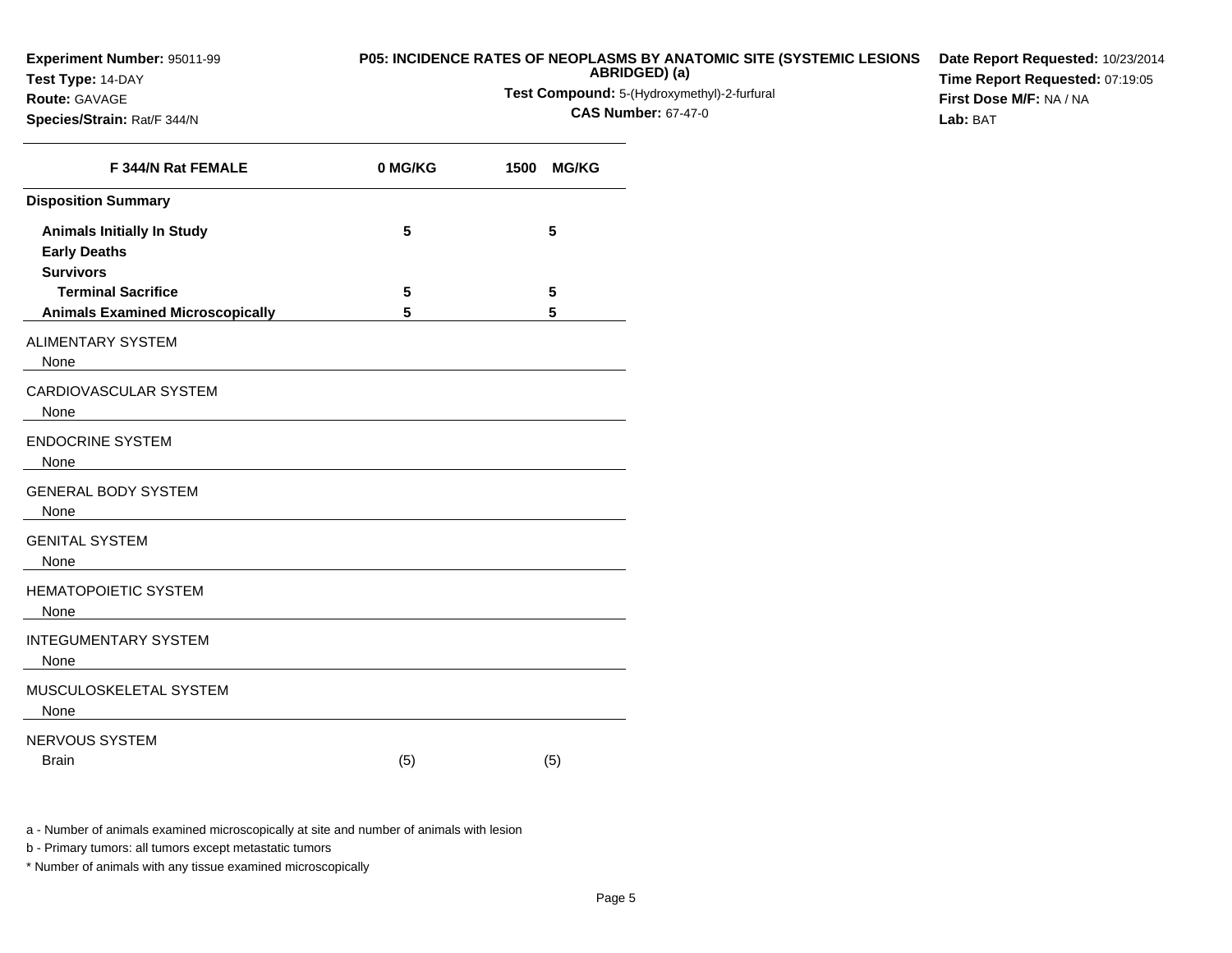## **P05: INCIDENCE RATES OF NEOPLASMS BY ANATOMIC SITE (SYSTEMIC LESIONS ABRIDGED) (a)**

**Test Compound:** 5-(Hydroxymethyl)-2-furfural

**CAS Number:** 67-47-0

**Date Report Requested:** 10/23/2014**Time Report Requested:** 07:19:05**First Dose M/F:** NA / NA**Lab:** BAT

**Species/Strain:** Rat/F 344/N

**Test Type:** 14-DAY**Route:** GAVAGE

| F 344/N Rat FEMALE                | 0 MG/KG | <b>MG/KG</b><br>1500 |
|-----------------------------------|---------|----------------------|
| Spinal Cord                       | (5)     | (5)                  |
| <b>RESPIRATORY SYSTEM</b><br>None |         |                      |
| SPECIAL SENSES SYSTEM<br>None     |         |                      |
| URINARY SYSTEM<br>None            |         |                      |

a - Number of animals examined microscopically at site and number of animals with lesion

b - Primary tumors: all tumors except metastatic tumors